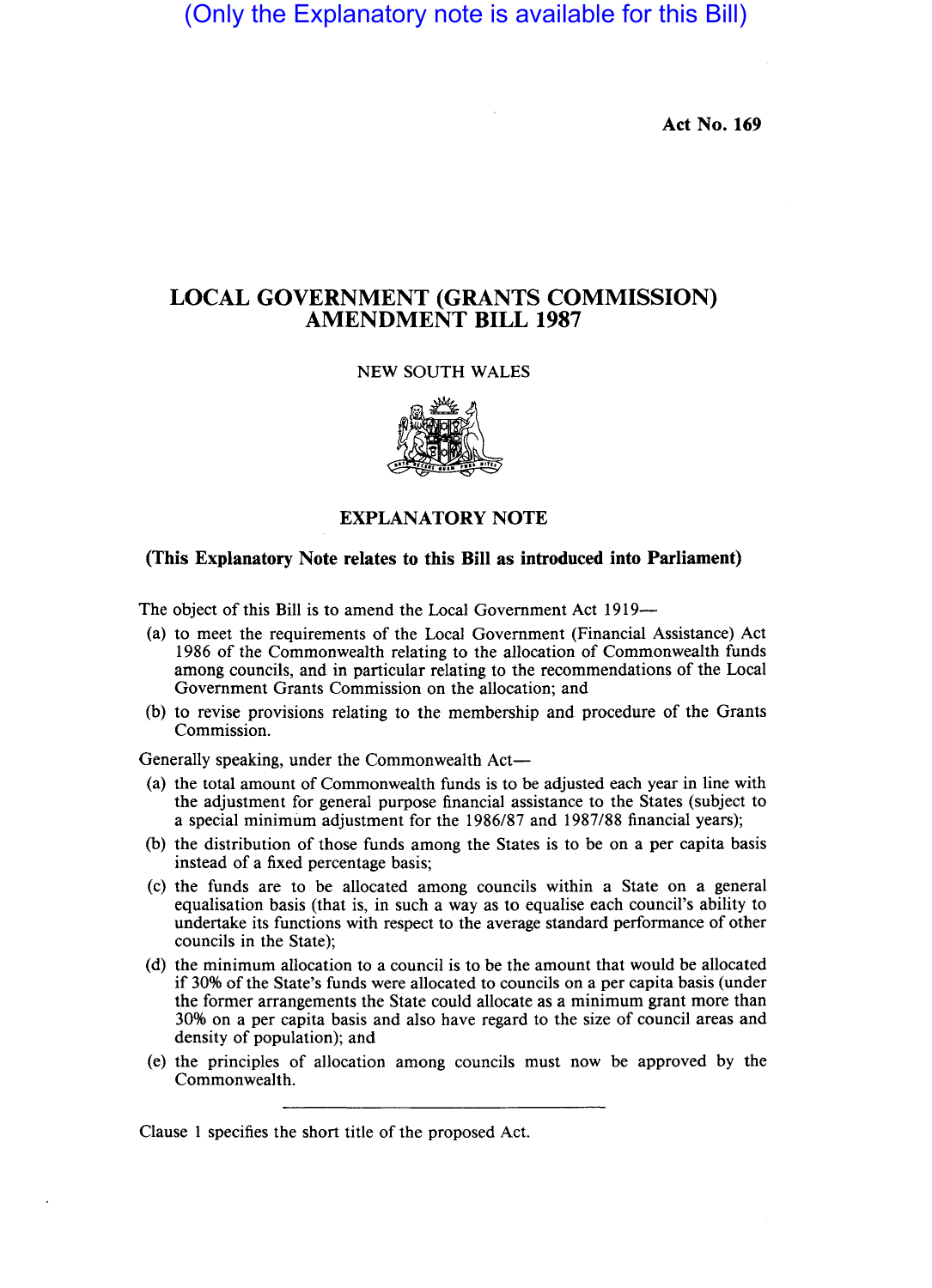## (Only the Explanatory note is available for this Bill)

### $\mathcal{D}$

### *Local Government (Grants Commission) Amendment 1987*

Clause 2 provides that the proposed Act will commence on 1 July 1988.

Clause 3 is a formal provision that gives effect to the Schedule of amendments.

Clause 4 is a formal provision that gives effect to the Schedule containing savings and validation provisions.

Schedule 1 $(1)$  is a consequential amendment.

Schedule  $1(2)$  omits the present Part VIIA of the Principal Act and replaces it with a revised Part VIIA which contains the following sections:

Proposed section 218A defines certain expressions for the purposes of the new Part YHA. **In** particular, "Commonwealth Act" means the Local Government (Financial Assistance) Act 1986 of the Commonwealth.

Proposed section 218B continues the Grants Commission.

- Proposed section 218 $\sigma$  provides that the Grants Commission is to consist of 4 members. As at present, 3 of the members are to be appointed by the Governor on the nomination of the Minister (one of these being the chairperson of the Grants Commission). The remaining member (being the deputy chairperson) is to be the Director, Local Government Grants Commission, Department of Local Government (at present the deputy chairperson is nominated by the Secretary of the Department of Local Government). As required by the Commonwealth Act, the section also provides that 2 of the 4 members must be associated with local government.
- Proposed section 218D provides for the appointment of acting members during the illness or absence of appointed members.
- Proposed section 218E provides for the terms of office, remuneration and vacation of office of appointed members and other related matters.

Proposed section 218F deals with meetings of the Grants Commission.

- Proposed section 218G sets up the Local Government Financial Assistance Fund in the Special Deposits Account in the Treasury (the existing account is known as the Local Government Revenue Sharing Fund). The Commonwealth funds are to be. allocated to councils through that fund.
- Proposed section 218H requires the Grants Commission to make recommendations in each financial year to the Minister as to the allocation among councils of the total amount of Commonwealth funds to be paid to the State in that year. The recommendations must be determined in accordance with the requirements of the Commonwealth Act and relevant principles of allocation approved under that Act. The proposed section provides that the Minister will (after having regard to or adopting the recommendations) determine the allocation of the funds among councils.
- Proposed section 21Sr provides that the Grants Commission, in making its recommendations, must hold hearings and may require councils to furnish information.
- Proposed section 218J provides that the Minister, in accordance with the Commonwealth Act, must furnish to the Commonwealth Treasurer a statement which specifies the payments to councils in each financial year and which is accompanied by a certificate by the Auditor-General that the statement is correct.
- Proposed section 218K enables the Minister to request the Grants Commission to report on any matter referred to it by the Minister.